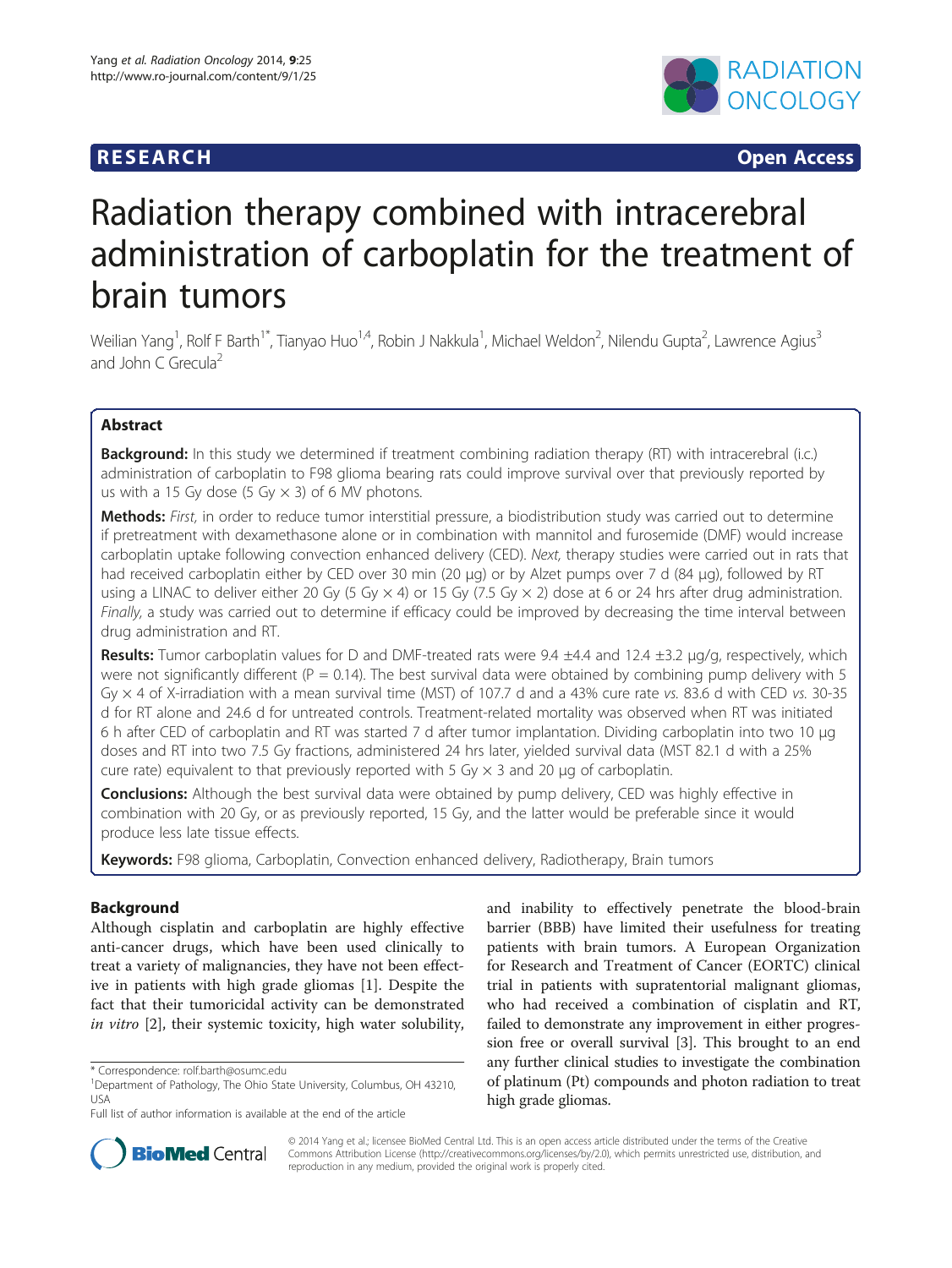Extensive experimental studies have been carried out by Elleaume and her research team in France [\[4](#page-7-0)-[8\]](#page-7-0) and by us in the United States [[9\]](#page-7-0) to evaluate intracerebral (i.c.) delivery of either cisplatin or carboplatin in combination with RT. This combination has produced the best survival data that ever have been reported with the F98 rat glioma model [\[10](#page-7-0)]. The purpose of the present study was to determine if therapeutic efficacy could be improved over that previously reported by [\[9](#page-7-0)] using two different RT regimens in combination with i.c. administration of carboplatin by either convection enhanced delivery (CED) or Alzet pump delivery. Both of these approaches can deliver a therapeutic agent directly to the site of the brain tumor, completely bypassing the BBB and allowing one to obtain a drug concentration that can be up to 1,000× greater than that achieved by systemic administration of carboplatin [[9\]](#page-7-0). In the present study the best survival data and cure rates were obtained by administering carboplatin via Alzet osmotic pumps or CED in combination with a 5 Gy  $\times$  4 fractionated dose of 6 MV photons with no treatment-related mortality. However, equivalent survival data were reported previously by us [[9](#page-7-0)] using a fractionated 15 Gy dose (5 Gy  $\times$  3), and the latter appears to be the optimum regimen since it would reduce long term radiation related effects on the brain.

## Methods

## F98 rat glioma model

The F98 rat glioma has been propagated in vitro and in vivo since 1971 and, as described in a recent review [[10\]](#page-7-0), it has been used in a wide variety of studies in experimental neuro-oncology. It is a radioresistant tumor that is invariably fatal with an inoculum of as few as 100 cells. F98 cells were grown in Dulbecco's modified Eagle's medium (DMEM) containing 5% fetal bovine serum, as previously described [\[9\]](#page-7-0). All animal studies were carried out in accordance with the Guide for the Care and Use of Laboratory Animals (National Academy Press, Washington, DC, 1996) and the protocol was approved by the Institutional Laboratory Animal Care and Use Committee. Male Fischer rats (Animal Production Branch, National Cancer Institute, Frederick, MD) weighing ~200–220g were used in the present study. A stereotactic implantation procedure was employed [[11](#page-7-0)]. F98 glioma cells were suspended in DMEM containing low gelling temperature agarose at a concentration of either  $10<sup>3</sup>$  cells/10  $\mu$ l for therapy studies or  $10<sup>5</sup>$  cells/10 μl for biodistribution studies. These were injected into the right caudate nucleus over 10-15 sec.

## Biodistribution of carboplatin in F98 glioma bearing rats

A greater number of cells were used for biodistribution studies in order to have a larger tumor mass for determination of carboplatin concentrations. In order to

reduce tumor interstitial pressure [\[12\]](#page-7-0), a biodistribution study was carried out to determine if pretreatment with dexamethasone (D), alone or in combination with mannitol and furosemide (DMF) would increase the tumor uptake of carboplatin in F98 glioma bearing rats following i.c. convection enhanced delivery (CED) compared to untreated rats. Eleven to 13 d after tumor implantation, biodistribution studies were initiated in either untreated rats or those that had received either intraperitoneal (i.p.) D (3 mg/kg b.w.) daily  $\times$  3 alone or in combination with intravenous (i.v.) M  $(2.5 \text{ g/kg b.w.})$  at 0.25 ml/min over 10 min and i.v. F (2 mg/kg b.w.) over 15 min. As reported by Boucher et al., this regimen produced a marked reduction in the intratumoral interstitial fluid pressure in F98 glioma bearing rats [\[12](#page-7-0)]. Carboplatin (Hospira Inc. Lake Forrest, IL) was administered by CED (0.33 μl/min over 30 min) [[9\]](#page-7-0). Immediately following termination of CED, samples of blood were taken and the animals were euthanized, their brains were removed, tumors were carefully dissected out, weighed, frozen, and stored at −20°C and eventually processed for Pt determinations by means of inductively coupled plasma–optical emission spectroscopy (ICP-OES) [[9\]](#page-7-0). Based on the atomic weight of Pt (195.1), the concentrations of carboplatin (M.W. 371 Da) were calculated by multiplying the Pt values by 1.90.

## Therapy studies

The first set of experiments was carried out using a 20 μg dose of carboplatin, administered i.c. by CED (0.33 μl/min) over 30 min at either 7 d or 13 d after tumor cell implantation or alternatively by infusion using Alzet osmotic pumps (model #2001, Durect Corp., Cupertino, CA) over 7 d (84 μg in 168 μl at 1 μl/hr). In order to determine if the time interval between drug administration and RT would improve survival times, rats were irradiated at either 6 or 24 hr later with 6 MV photons using a Siemens Mevatron linear accelerator. The rats were irradiated under continuous isoflurane anesthesia in a specially fabricated circular plexiglas chamber divided into 4 compartments radiating out from the center. The animals' bodies were shielded using a pinwheel-shaped cerrobend block so that only the right cerebral hemisphere of their heads, which were pointed inwards towards the center, was irradiated. The chamber had an inlet and outlet for administration of isoflurane and oxygen via an anesthesia machine (model Aestiva/5 7900, GE Datex-Ohmeda). The tumor bearing right cerebral hemisphere was irradiated in either four 5 Gy or two 7.5 Gy fractions. The radiation dose was calculated to mid-point of the brain along the anterior-posterior axis. In the second study, rats received two divided doses of carboplatin (10 μg in 20 μl) by CED on days 13 and 15 following tumor implantation and they were irradiated with 7.5 Gy on days 14 and 16.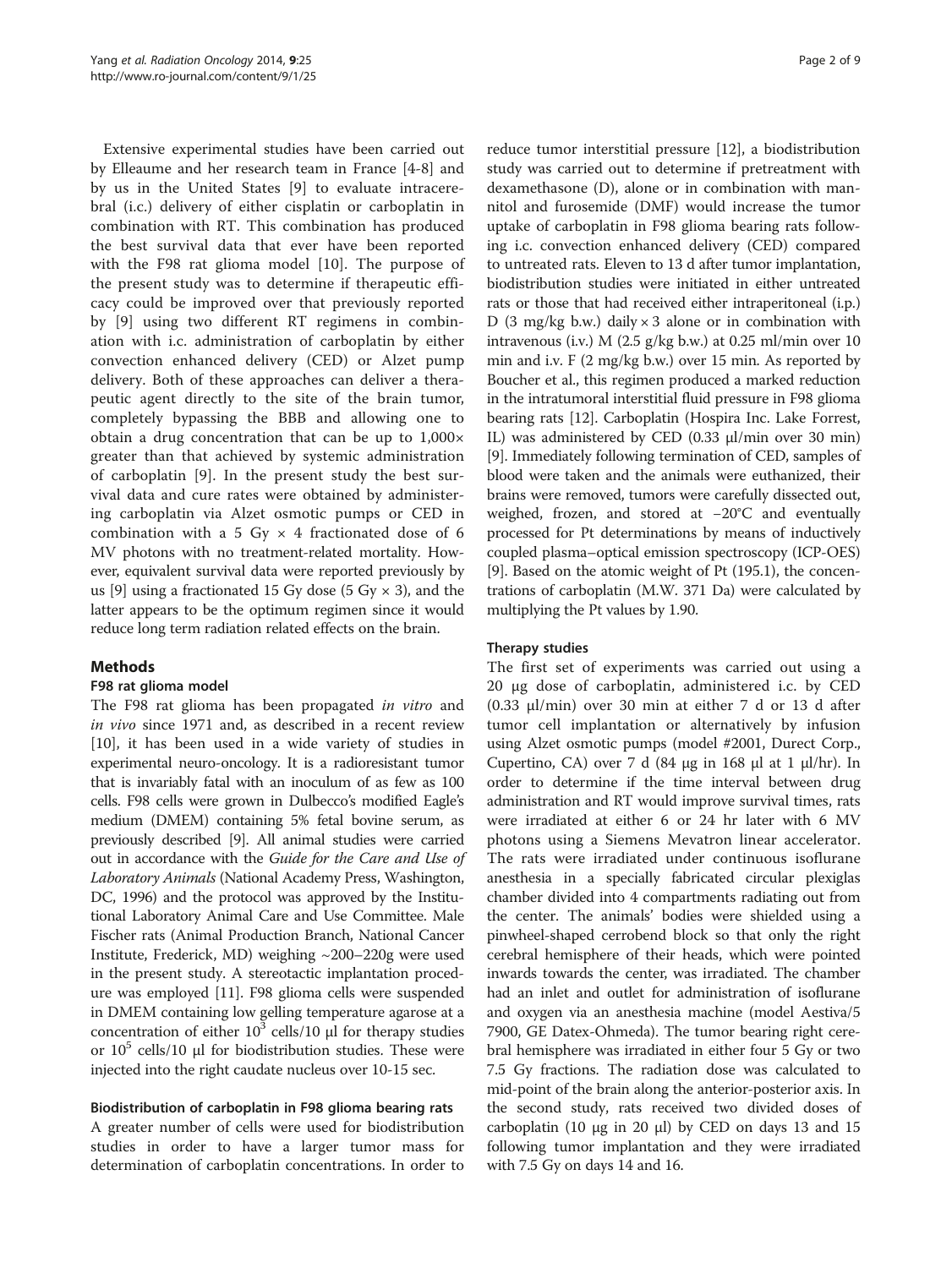#### Evaluation of therapeutic response

All experimental animals were weighed 3 times per week and their clinical status was evaluated at the same time. Once the animals had progressively growing tumors, as evidenced by sustained weight loss (20% of their body weight following treatment) they were euthanized by exposure to  $CO<sub>2</sub>$ . Survival times were determined by adding 1-2 days to the time between tumor implantation and euthanization. Rats surviving > 180 d were designated as "cured" and were euthanized. The brains of all animals in the therapy studies were removed after death, and processed for neuropathologic examination, stained with hematoxylin and eosin (H&E), and examined microscopically.

#### Neuropathologic evaluation of glioma bearing rats following CED of carboplatin and X-irradiation

Four groups, consisting of 6–7 tumor bearing rats each, received CED of carboplatin (20 μg in 10 μl) on d 13 or 14 following implantation of  $10^4$  F98 glioma cells and were irradiated with four 5 Gy fractions beginning 24 hr following CED. Cohorts of 6–7 rats were euthanized at 1, 2, 3, or 4 weeks following termination of X-irradiation (25, 32, 39, and 46 d following implantation). Their brains were removed, fixed in 10% buffered formalin, sectioned coronally, and then processed for neuropathologic examination.

#### Statistical evaluation of data

The mean carboplatin concentrations ± standard deviations were computed for tumor and the right and left cerebral hemispheres for both untreated and DMFtreated animals. A two-tailed, two sample t test was used to determine statistical significance (P-value ≤0.05). To study the effects of treatment on survival, the MST, standard error (SE), and median survival time (MeST) were calculated for each group and Kaplan-Meier survival curves were plotted. An overall Log Rank test was performed to test for equality of survival curves over the six groups, and between individual groups [[13\]](#page-7-0). The overall α level was 0.05, and multiple comparisons were adjusted using the Bonferroni correction [[14](#page-7-0)]. The percent increased life span was determined, as previously described [[15](#page-7-0)]. In order to determine the sample size that would have been required to demonstrate statistical significance following CED of carboplatin to untreated and DMF-treated rats, sample size calculations were carried out using SAS 9.3 (SAS Institute, Cary, NC). Proc Power procedure with a one-way ANOVA. Sample sizes were calculated with power  $= 0.8$ , based on the group means and pooled standard deviation of the Pt concentration in tumor of untreated rats vs DMF-treated rats with an  $\alpha$  level = 0.05.

#### Results

## Biodistribution studies

The biodistribution data for two groups of eight F98 glioma bearing rats that had received 20 μg of carboplatin either alone or following pre-treatment with either D alone or DMF are summarized in Table [1](#page-3-0). Since the carboplatin values following the administration of dexamethasone D alone or DMF were equivalent, these values were combined. The mean tumor values and ranges for rats that received carboplatin alone were 9.41 ±4.40 μg/g and 3.02–17.10 μg/g, respectively. The corresponding values for rats pre-treated with DMF were 12.43 ±3.17 μg/g and  $8.55-18.51$  μg/g. Although these differences in carboplatin values were not significant ( $P = 0.14$ ) there was a suggestion that DMF treatment increased the tumor carboplatin concentrations. In contrast to the broad ranges that were seen in the tumor carboplatin values, the normal brain values for the right (tumor bearing) and left cerebral hemispheres were all in a very narrow range. The carboplatin values in normal brain of untreated vs. DMF treated rats were not significantly different  $(P = 0.22$  and 0.52 for right and left cerebral hemispheres, respectively).

## Therapeutic efficacy of X-irradiation in combination with i.c. carboplatin

In the first series of experiments, a radiation dose of 20 Gy in four 5 Gy fractions was administered to the right, tumor bearing cerebral hemisphere in combination with 20 μg of carboplatin, administered by CED or 84 μg by Alzet pump infusion. The survival data are summarized in Table [2](#page-3-0) and Kaplan-Meier survival plots are shown in Figure [1](#page-4-0). The best survival data with no treatment-related toxicity were seen in rats that received carboplatin via Alzet pumps between days 7 and 13 following tumor implantation with a MST of 107.7  $\pm$ 20.7 d and a cure rate (i.e., survival > 180 d) of 43%. Rats that received carboplatin by CED on day 13, followed 24 hrs later by the initiation of RT, had a MST of  $83.6 \pm$ 21.5 d, with a 25% cure rate. If RT was initiated 6 hrs following CED, the MST was  $80.6 \pm 18.5$  d. However, there were 2 of 8 treatment-related early deaths (d 27and 29) and if these were excluded, the cure rate was 29%. If administration of carboplatin by CED was carried out on d 7 following implantation and RT was initiated on d 8, the MST was  $72.1 \pm 17.3$  d and a cure rate of 25% with 2 or 8 early treatment-related deaths (d 9 and 10), which were attributed to cerebral edema. In contrast, untreated controls had a MST of  $24.6 \pm 1.1$  d and X-irradiated rats had an MST of  $35.3 \pm 1.8d$ , both within a very narrow range compared to rats that received RT in combination with carboplatin, which had very broad ranges. Using the Log Rank test, the overall difference between the various treatment groups and untreated controls was highly significant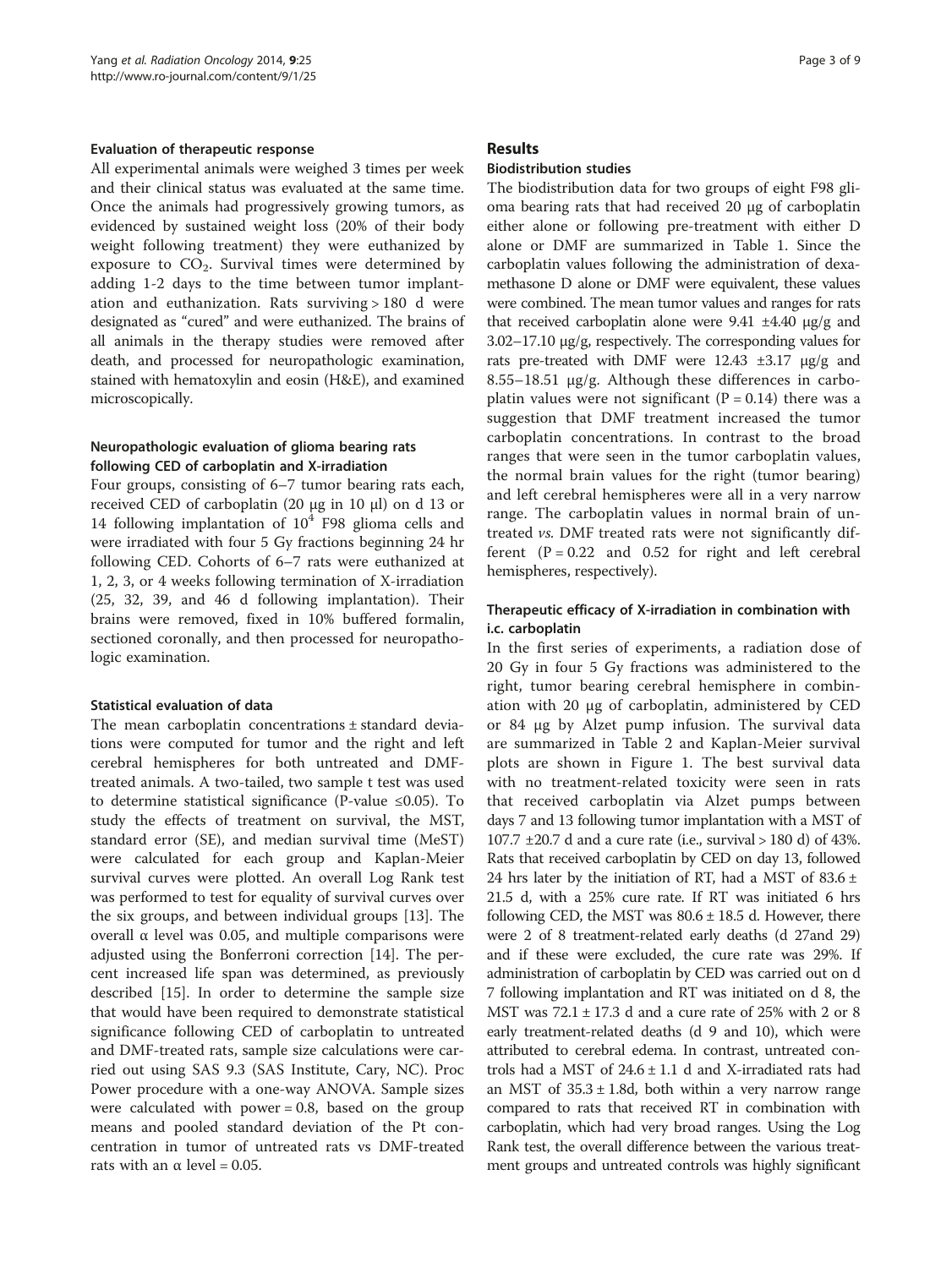| Animal no.               | carbopiatin concentration (µg/g tissue) |                 |               |                    |                 |                 |  |
|--------------------------|-----------------------------------------|-----------------|---------------|--------------------|-----------------|-----------------|--|
|                          | Untreated                               |                 |               | <b>DMF</b> treated |                 |                 |  |
|                          | <b>Tumor</b>                            | R Brain         | L Brain       | Tumor              | R Brain         | L Brain         |  |
|                          | 3.02                                    | 1.41            | 1.35          | 8.55               | 1.63            | 1.01            |  |
| $\overline{2}$           | 6.34                                    | 0.82            | 0.45          | 10.16              | 1.22            | 0.78            |  |
| 3                        | 7.92                                    | 1.55            | 1.00          | 10.63              | 1.83            | 1.12            |  |
| 4                        | 8.15                                    | 1.13            | 0.92          | 10.64              | 1.79            | 0.83            |  |
| 5                        | 8.84                                    | 1.62            | 0.88          | 12.85              | 3.10            | 1.34            |  |
| 6                        | 9.84                                    | 0.92            | 0.30          | 13.32              | 0.95            | 0.99            |  |
| 7                        | 14.10                                   | 2.05            | 0.84          | 14.81              | 1.30            | 0.82            |  |
| 8                        | 17.10                                   | 1.74            | 1.34          | 18.51              | 2.28            | 0.96            |  |
| Mean $\pm$ SD $^{\rm c}$ | $9.41 \pm 4.40$                         | $1.41 \pm 0.42$ | $0.89 + 0.37$ | $12.43 \pm 3.17$   | $1.76 \pm 0.68$ | $0.98 \pm 0.18$ |  |
| Median                   | 8.50                                    | 1.48            | 0.90          | 11.75              | 1.71            | 0.98            |  |
| Tumor: brain ratios      |                                         | 6.7:1           | 10.6:1        |                    | 7.1:1           | 12.7:1          |  |

<span id="page-3-0"></span>Table 1 Biodistribution of carboplatin in F98 glioma bearing rats following CED in either untreated or dexamethasone, mannitol, and furosemide treated rats<sup>a</sup>

Carboplatin concentration (μg/g tissue)<sup>b</sup>

<sup>a</sup>Rats received either i.p. dexamethasone (D) (3 mg/kg b.v. daily for 3 days) or i.p. dexamethasone (D) followed by i.v. mannitol (M) (2.5 g/kg b.w.) at 0.25 ml/min over 10 min, followed 15 min later by i.v. furosemide (F) (2 mg/kg b.w.). Since the carboplatin values were equivalent, these were combined.

<sup>b</sup>Rats were euthanized at ∼20 min following termination of CED, their brains removed, tumors dissected out, as well as the remainder of the tumor bearing right and non-tumor bearing left cerebral hemispheres. Platinum concentrations were determined by means of ICP-OES and then converted to carboplatin by multiplying by 1.9.

<sup>c</sup>SD designates the standard deviation.

(P < 0.0001), as were the differences between animals that were X-irradiated vs. those that received combination therapy ( $P \leq 0.003$ ).

In the second series of experiments, a 15 Gy dose (7.5 Gy  $\times$  2 fraction) in combination with carboplatin (10  $\mu$ g/d × 2 d) was carried out to determine if the survival data could be improved if the carboplatin dose was divided so that a higher drug concentration would be available at the time that RT was initiated. These data are summarized in Table [3](#page-4-0) and Figure [1](#page-4-0). The MST of these rats was 82.1 ±15.5 d with a 25% cure rate and no treatment-related early deaths. Rats that received a divided dose of carboplatin alone by

CED had a MST of  $46.8 \pm 7.5$  d, and those that only had received RT had a MST of 30.0  $\pm 1.9$  d (P = 0.0006). Neuropathologic examination of the brains of the nonsurviving rats that received carboplatin by either CED or Alzet pump delivery, followed by X-irradiation, revealed both macroscopic and microscopic deposits of tumor at the times of their deaths. In contrast, the brains of the long-term survivors (>180 d) showed no microscopic evidence of tumor.

A summary of the radiation dosing schedules and the equivalent doses compared to conventional 2 Gy fractions are shown in Table [4](#page-5-0). Based on these calculations, a 15 Gy dose in three 5 Gy fractions, as previously

|  |  |  | Table 2 Survival data of F98 rats following CED of carboplatin in combination with X-irradiation |
|--|--|--|--------------------------------------------------------------------------------------------------|
|--|--|--|--------------------------------------------------------------------------------------------------|

|                                                               |                | Survival times (days) <sup>b</sup> |        |               | % Increased life span |        |
|---------------------------------------------------------------|----------------|------------------------------------|--------|---------------|-----------------------|--------|
| Treatment group <sup>a</sup>                                  | N              | Mean $\pm$ SE                      | Median | Range         | Mean                  | Median |
| Untreated controls                                            |                | $24.6 \pm 1.1$                     | 25     | $21 - 28$     | 0                     | 0      |
| X-irradiation                                                 | 5.             | $35.3 + 1.8$                       | 35.5   | $31 - 39$     | 43                    | 42     |
| CED of carboplatin (on day $13$ ) + X-irradiation (6 h later) | 8 <sup>c</sup> | $80.6 + 18.5$ <sup>c</sup>         | 48     | $27 - 180(2)$ | 227                   | 92     |
| CED of carboplatin (on day $13$ ) + X-irradiation             | 8              | $83.6 + 21.5$                      | 55.5   | $39 - 180(2)$ | 240                   | 122    |
| CED of carboplatin (on day $7$ ) + X-irradiation              | 8 <sup>d</sup> | $72.1 + 17.3$ <sup>d</sup>         | 49     | $9 - 180(2)$  | 193                   | 96     |
| Alzet pump delivery <sup>e</sup> (d $7-13$ ) + X-irradiation  | 8              | $107.7 + 21$                       | 62     | $42 - 180(3)$ | 337                   | 148    |

a<br><sup>a</sup>Stereotactic intracerebral implantation of 10<sup>3</sup> F98 glioma cells was carried out on d 0. Carboplatin (20 μg in 10 μL) was administered by convectionenhanced delivery at a flow rate of 0.33 μL/min. for 30 min. on d 13 following implantation. Alternatively, they received 84 μg of the drug by Alzet pumps over 7 d (168 <sup>μ</sup>l at 1 <sup>μ</sup>l/h). Animals received 20 Gy of 6 MV LINAC X-rays, delivered in 5 Gy fractions beginning 24 hrs after CED unless otherwise indicated. <sup>b</sup>

<sup>b</sup>N indicates the number of animals per group and SE designates the standard error. Survival of >180 d indicates that these animals have been cured of their tumors. The number in parenthesis indicates the number of long-term survivors.

<sup>c</sup>Three treatment-related early deaths on d 27 and 29 were included in these calculations.

<sup>d</sup>Two treatment-related early deaths on d 9 and 10 were included in these calculations.

<sup>e</sup>Carboplatin was administered by Alzet pump (84 μg over 168 hr) followed 24 hr later by X-irradiation.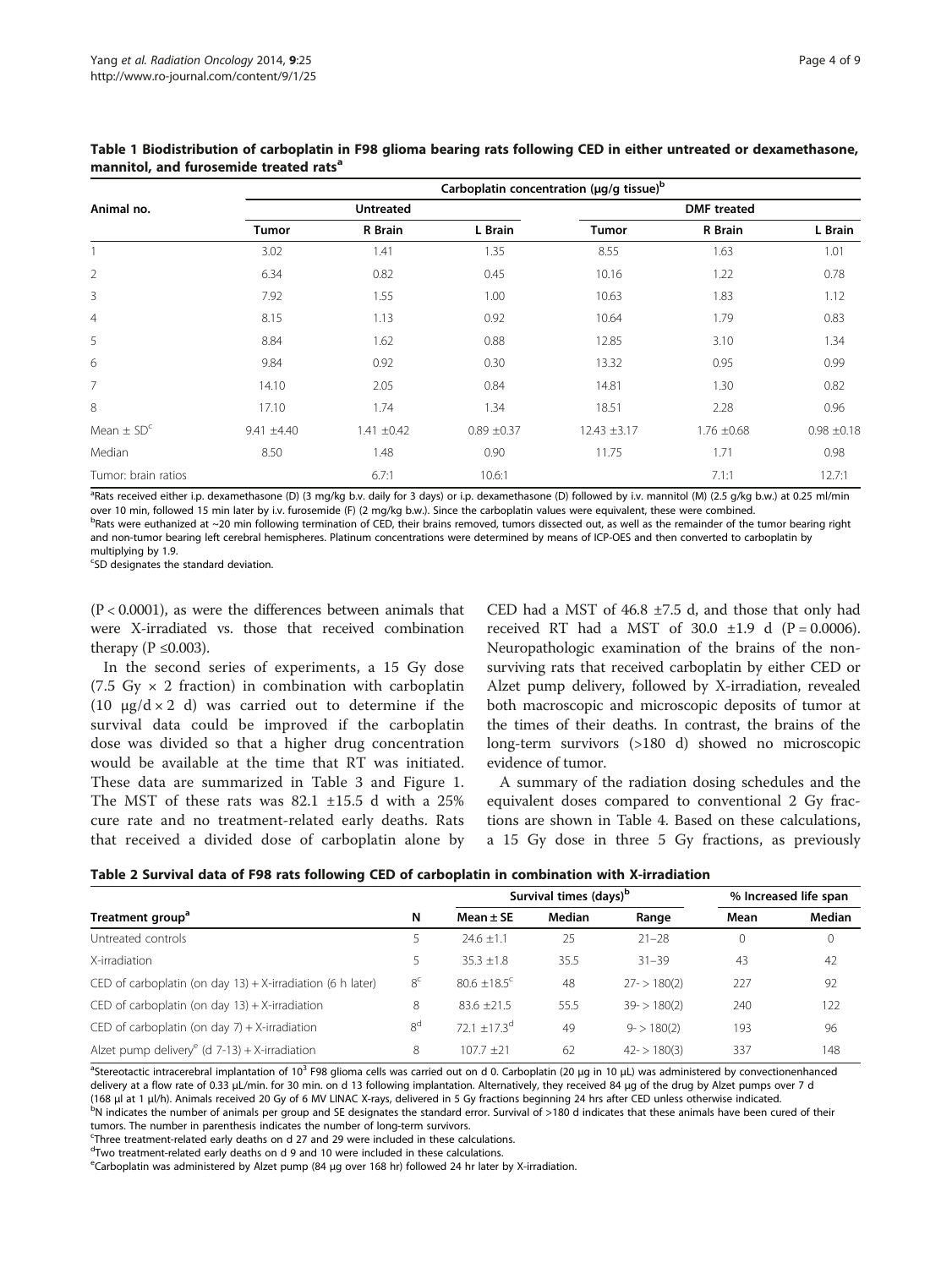<span id="page-4-0"></span>

reported [\[9](#page-7-0)], was the best in terms of normal tissue sparing and produced identical MSTs in F98 glioma bearing rats compared to 20 Gy in four 5 Gy fractions (83.4 d vs. 83.6 d, respectively).

## Neuropathologic evaluation following combination therapy

At one week following administration of carboplatin (20 μg) by CED and termination of X-irradiation (5 Gy  $\times$  4), the brains of only 2 of 7 rats were microscopically positive for tumor. However, it should be pointed out that since as few as 100 tumor cells can be fatal, it is more than likely than not that a high percentage of these animals would have died of their brain tumors if they had been followed for a longer period of time. The brains of the other rats

showed focal changes consisting of gliosis, scattered infiltrates of lymphocytes and macrophages (Figure [2B](#page-5-0)) compared to those of untreated rats (Figure [2](#page-5-0)A), which had highly infiltrative tumors. At 2 weeks, the brains of 5 of 6 rats were microscopically positive for tumor. However, there was considerable variability in the anatomic locations of these microscopic foci of tumor cells, including subcortical, leptomeningeal, and the wall of the right lateral ventricle suggesting that the whole cerebral hemisphere was involved. At 3 weeks following treatment, the brains of 5 of 7 rats were microscopically positive for tumor, but only one of these animals had macroscopically visible (1–2 mm) tumor, extending from the wall of the lateral ventricle to the cortical surface. At 4 weeks, 2 of 8 rats presumptively had died of their tumors, based on a

Table 3 Survival time of rats bearing F98 gliomas following CED of carboplatin (10 μg × 2) and 15 Gy X-irradiation  $(7.5 \text{ Gy} \times 2)$ 

|                               |   | Survival times (days) <sup>c</sup> |        |             | % Increased life span |        |
|-------------------------------|---|------------------------------------|--------|-------------|-----------------------|--------|
| Treatment group <sup>a</sup>  | N | Mean $\pm$ SE                      | Median | Range       | Mean<br>90<br>234     | Median |
| Untreated                     |   | $74.6 + 1.1$                       | 25     | $21 - 28$   |                       |        |
| X-irradiation <sup>b</sup>    |   | $30.0 + 1.9$                       | 30     | $28 - 32$   |                       | 20     |
| CED of carboplatin            |   | $46.8 + 7.5$                       | 43     | $33 - 67$   |                       | 72     |
| CED of carboplatin $+ X$ -ray |   | $82.1 + 15.5$                      | 54.5   | 35 > 180(3) |                       | 118    |

<sup>a</sup>Stereotactic intracerebral implantation of 10<sup>3</sup> F98 glioma cells was carried out on d. 0. Carboplatin (10 μg in 10 μL) was administered by convection enhanced delivery at a flow rate of 0.33  $\mu$ L/min. for 30 min on day 13<sup>th</sup> and 15<sup>t</sup>

 $b$ Animals received 15 Gy of 6 MV LINAC X-rays, delivered in two 7.5 Gy fractions on day 14<sup>th</sup> and 16<sup>th</sup>.

Survival of >180 d. indicates that these animals have been cured of their tumors. The number in parenthesis indicates the number of long-term survivors.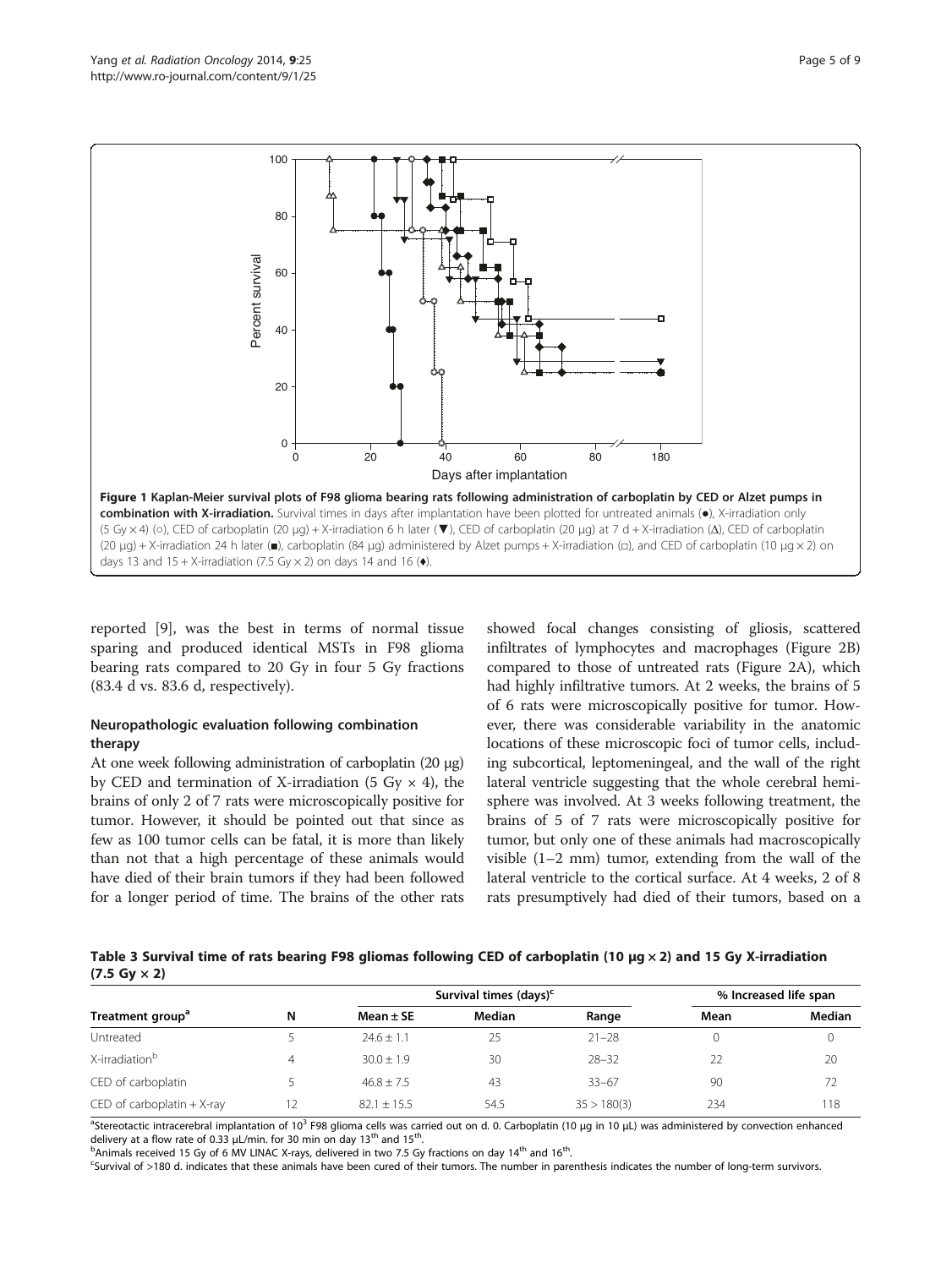| Equivalent dose <sup>a</sup>                     |                                      | Physical dose and fractionation regimen <sup>a</sup> |                         |
|--------------------------------------------------|--------------------------------------|------------------------------------------------------|-------------------------|
| Total dose                                       | 15 Gy (5 Gy $\times$ 3) <sup>D</sup> | 15 Gy (7.5 Gy $\times$ 2)                            | 20 Gy (5 Gy $\times$ 4) |
| Acute responding tissues ( $\alpha/\beta = 10$ ) | 18.75 Gv                             | 21.88 Gv                                             | 25 Gy                   |
| Late responding tissues $(\alpha/\beta = 2)$     | 26.25 Gy                             | 35.63 Gy                                             | 35 Gy                   |

#### <span id="page-5-0"></span>Table 4 Comparison of radiation dosing paradigns

<sup>a</sup>Using an α/β ratio of 10 for acute (tumor) effects and 2 for late (normal brain) effects, the doses indicated were at conventional 2 Gy fractions.<br><sup>b</sup>Dose regimen utilized in our previously published data [9] bDose regimen utilized in our previously published data [\[9\]](#page-7-0).

20% loss of body weight. The remaining 6 rats all showed microscopic evidence of tumor, and in 3 animals the tumors were macroscopically evident. It is noteworthy that the microscopic tumor deposits were too small to be detected by magnetic resonance imaging (MRI), where the limit of resolution is >1 mm, which would have been equivalent to  $10^6$  tumor cells. Therefore, neuropathologic examination was a more powerful approach to detect a much smaller tumor cell burden. In contrast to the rats that received both carboplatin and X-irradiation, the brains of animals that received a fractionated 20 Gy dose of X-irradiation alone all had macroscopic tumors at the

time of death (3, 3, 5, and 7 mm in greatest dimension on days 31, 34, 37, and 39, respectively).

#### **Discussion**

As previously reported by us [[9\]](#page-7-0), a 20 μg dose of carboplatin administered by CED over 30 min, or an 84 μg dose given over 7 d by Alzet pumps, in combination with X-irradiation, were shown to be non-neurotoxic. Doubling the dose of carboplatin to 40 μg by CED or 168 μg by Alzet pump ifusion was associated with significant neurotoxicity [[9](#page-7-0)]. Therefore, the lower doses were selected for the studies described in the present



superficial white matter shows debris, which possibly could have represented tumor cells that had been killed as a result of treatment, scattered lymphocytes and macrophages, and prominent white matter vacuolation. Otherwise, the remainder of the brain was histologically unremarkable. (C) Brain of an F98 glioma bearing rat that received four 5 Gy fractions, administered on days 14, 15, 16 and 17 following tumor implantation and died on d 34. The tumor measured 5 mm with a prominent, necrotic central core and was infiltrative of surrounding white matter. There are scattered dilated (ectatic) vessels and prominent areas of hemorrhage, both of which may be radiation related. (D) Brain of an F98 glioma bearing rat that received 20 μg of carboplatin on d 7 after implantation followed by four 5 Gy fractions of 6 MV photons and died on d. 44. The tumor measured 3 mm with a central necrotic core. There are focal collagen deposits with hyalinization and multiple microscopic foci of hemorrhage, which most likely are radiation related changes. All sections were stained with H & E and photographed at a magnification of 200x.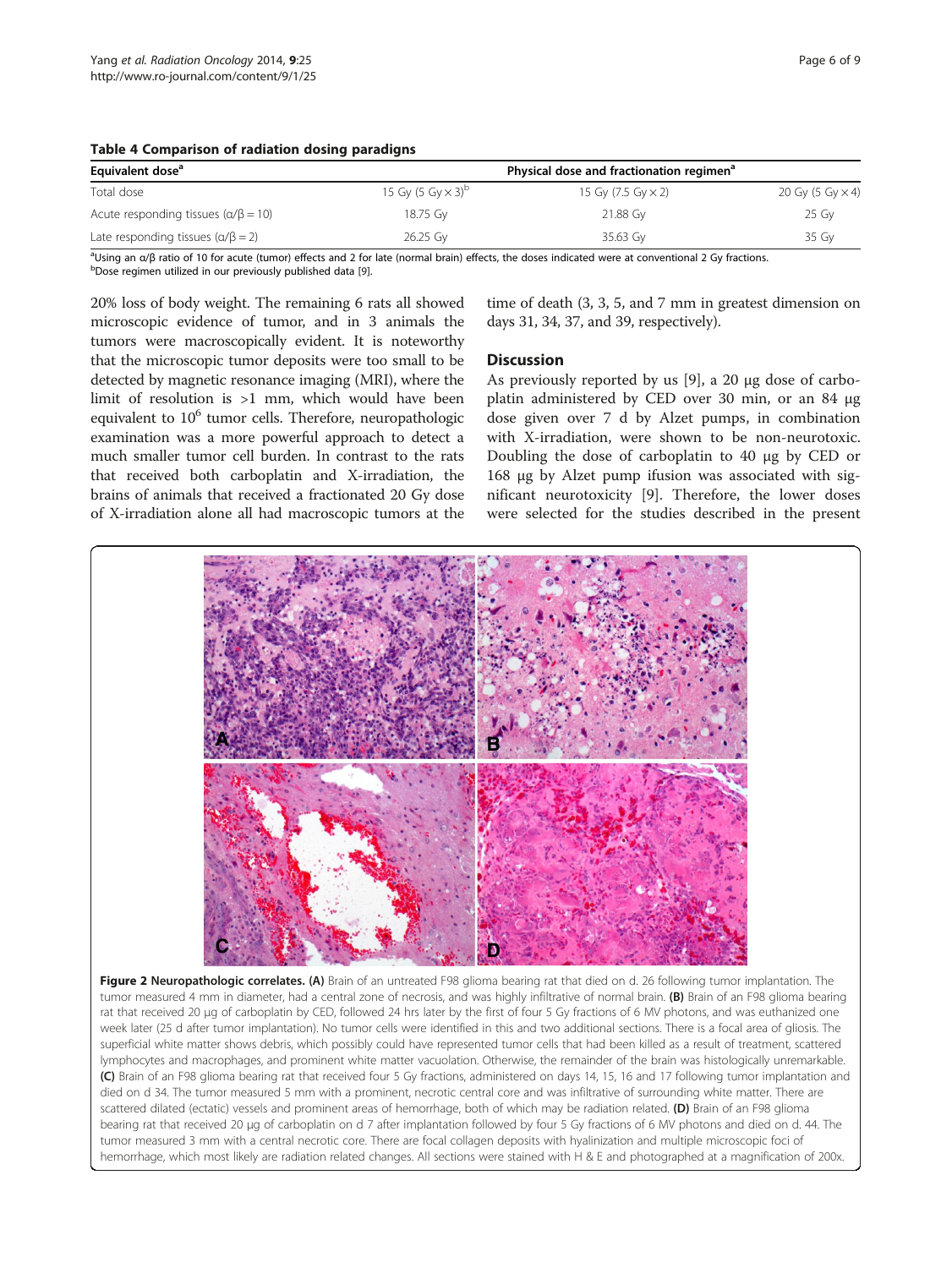study. Similarly, in a previous study using the F98 glioma model [\[16](#page-7-0)] we observed that an X-ray dose of 22.5 Gy, delivered to the whole brain, resulted in a 30% rate of radiation related deaths. Therefore, we chose a maximum dose of 20 Gy, delivered to the tumor bearing cerebral hemisphere, in four consecutive 5 Gy fractions. As shown in the present study, this was well tolerated. Based on the previous findings [[9\]](#page-7-0), in the present study the dose of carboplatin was set at either 20 μg by CED or 84 μg by Alzet pump delivery in combination with a maximum radiation dose of 20 Gy to the tumor bearing cerebral hemisphere. However, in order to determine if the survival data could be further improved over that previously reported by us [[9\]](#page-7-0), we also initiated X-irradiation at either 6 or 24 hrs following administration of carboplatin or divided it into two 10μg doses on days 1 and 3 with a 24 hr interval between drug administration by CED and X-irradiation with two 7.5 Gy fractions.

Turning next to the biodistribution data, the purpose of DMF treatment was to reduce interstitial pressure within the tumor [[12\]](#page-7-0) and thereby enhance the uptake and possibly the microdistribution of carboplatin. Although the differences in mean tumor carboplatin values for D alone and DMF-treated rats were not statistically significant, there was a suggestion that those animals that had received DMF had higher carboplatin values with a narrower range compared to those that did not. However, given the broad range, it would have required two groups of 102 animals each to attain a level of statistical significance (power = 0.8,  $\alpha$  = 0.05) and it would have been highly unlikely in small cohorts of animals to demonstrate any significant differences in MSTs. Therefore, such studies were not carried out. This is not dissimilar from what was observed in the EORTC trial evaluating the combination of RT and temozolomide [[17,18\]](#page-7-0) where 573 patients were required to demonstrate a small difference (2.5 months) in overall median survival time. Since the reduction in interstitial pressure is transient [[12\]](#page-7-0), a single DMF treatment would not have been useful in increasing carboplatin concentration in animals that had received the drug by Alzet pump infusions. Because of the transiency of the effect, we elected to determine drug concentrations at a short time interval following termination of CED. However, it is possible that the differences in drug concentrations might have increased over longer time intervals if there were differences in the drug uptake and efflux.

As indicated earlier, the purpose of the present study was to determine if modification of the RT regimen and the dosing paradigm of carboplatin would result in improved survival data compared to those previously reported [\[5-9\]](#page-7-0). The very clear-cut answer to this question is that sustained delivery of carboplatin (84 μg in 168 μl) by Alzet pumps in combination with either a total dose of 20 Gy or, as previously reported [\[9\]](#page-7-0), 15 Gy in three 5 Gy fractions, produced the greatest increases in MSTs (107.7 d vs. 111.8 d, respectively), with no treatment-related deaths. However, this might have been due to the higher total dose of the drug and its improved tumor microdistribution. Increasing the radiation dose to 20 Gy and administering carboplatin by CED resulted in an identical MST as that previously reported by us (83.6 d vs. 83.4 d, respectively) [[9](#page-7-0)]. However, as shown in Table [4](#page-5-0), the 20 Gy dose would have resulted in 35 Gy to late responding tissues such as vascular endothelium compared to 26.25 Gy with the 15 Gy dose. It is noteworthy that an additional dose of 6.25 Gy of 6 MV photons to the tumor, at conventional 2 Gy fractions (Table [4](#page-5-0)), did not have any effect on the MST, suggesting that major determinant of efficacy was drug rather than radiation-related. As previously reported [[16](#page-7-0)], rats that received an X-ray dose of 22.5 Gy in three 7.5 Gy fractions had a MST of  $53.2 \pm 4.6$  d with significant radiation-related morbidity. Modifying the carboplatin dosing paradigm to two 10 μg doses and the RT regimen to two 7.5 Gy fractions resulted in an almost identical MST  $(82.1 \text{ d } \nu s. 83.4 \text{ d})$  as that previously reported [\[9](#page-7-0)]. Two possible ways that this combination therapy might be improved would be to increase tumor uptake and the microdistribution of carboplatin or to administer a neutralizing agent to decrease systemic toxicity associated with a higher dose of chemotherapy, as previously reported with "RADPLAT" in the treatment of advanced squamous carcinomas of the head and neck [\[19\]](#page-8-0). Although DMF treatment marginally increased the tumor drug concentration, it is unlikely that this would have resulted in a significant increase in MST compared to animals that did not receive DMF treatment.

The major problem, which has limited the strong synergy of RT in combination with i.c. administration of carboplatin [[9\]](#page-7-0), is the tremendous variability following CED of the drug (Table [1\)](#page-3-0). We hypothesize that those animals that were cured of their tumors had higher tumor concentrations and better microdistributions of carboplatin. Although there may have been some differences in the sizes of the tumors at the time that the drug was administered, this does not seem to be an adequate explanation for the broad ranges in tumor carboplatin concentrations that were observed. If this is the case for a rat brain tumor model where each tumor has a volume of  $\sim$ 25–30 mm<sup>3</sup> in a cerebral hemisphere that weighs 600 mg [[9](#page-7-0)], the problem is orders of magnitude greater in the case of a patient with a highly infiltrative glioma in a cerebral hemisphere that weighs ~600 g. Although CED is superior to direct intratumoral injection [\[20](#page-8-0)-[24](#page-8-0)], it is still a work in progress [[20](#page-8-0)], and more likely than not it can be significantly improved. As has been reported previously by us [\[9](#page-7-0)], a 20 μg dose of carboplatin administered i.c. by CED resulted in a tumor drug concentration of 10.4 μg/g,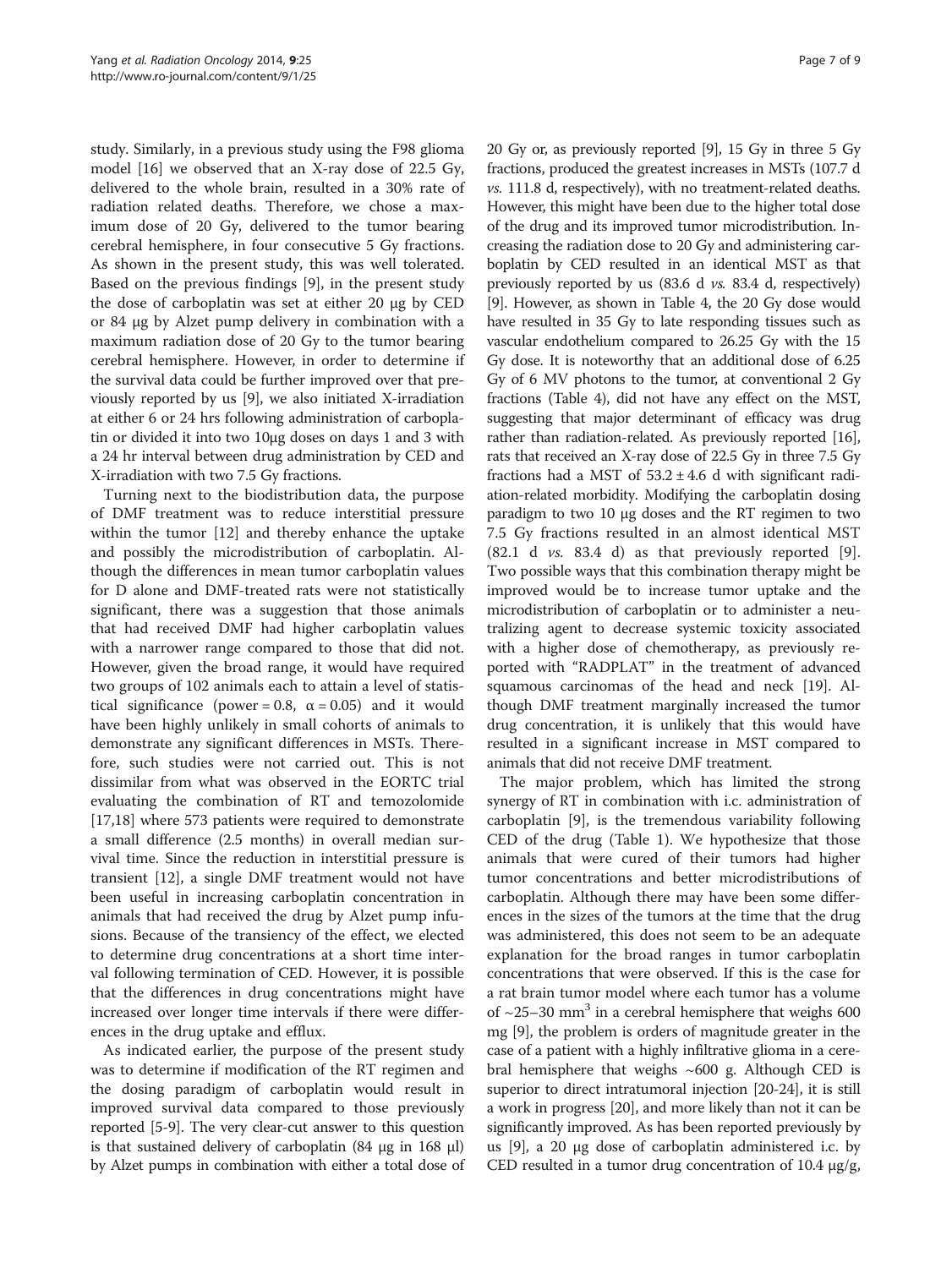<span id="page-7-0"></span>which was equal to that attained by a dose of 20 mg (20,000 μg) administered intravenously. The major question that must be addressed, therefore, is, "How can administration of a therapeutic agent to a brain tumor be improved to achieve a higher and more homogeneous distribution of various therapeutic agents?" Basically this is a problem that will require diverse expertise to solve but it is not unreasonable to expect that such improvements will be made and that CED ultimately will prove to be highly effective clinically [[25](#page-8-0),[26](#page-8-0)].

## Conclusions

Our results provide strong proof-of-principle that i.c. CED of carboplatin alone or in combination with X-irradiation can result in significant prolongations in MSTs and cures of a brain tumor that has been incurable by all other therapeutic strategies except for one [15]. As a first step in clinically translating these findings a Phase I trial currently is in progress at The Ohio State University to evaluate i.c. CED of carboplatin (72 ml over 3 days) in patients with recurrent high grade gliomas.

#### Abbreviations

RT: Radiation therapy; DMF: Dexamethasone, mannitol, and furosemide; CED: Convection enhanced delivery; LINAC: Linear accelerator; MST: Mean survival time; EORTC: European Organization for Research and Treatment of Cancer; BBB: Blood-brain barrier; i.c.: Intracerebral; i.v.: Intravenenous; i.p.: Intraperitoneal; ICP-OES: Inductively coupled plasma – Optical emission spectroscopy; SE: Standard error; MST: Mean survival time; MeST: Median survival time; SD: Standard deviation; ANOVA: Analysis of variance; MRI: Magnetic resonance imaging.

#### Competing interests

The authors declare that there are no competing interests.

#### Authors' contributions

WY: Carried out all of the animal studies and contributed to the design of experiments, and the evaluation of data. RFB: Had overall responsibility for the project, evaluated data and wrote almost the entire manuscript. TH: Assisted in carrying out animal studies, performed carboplatin determinations, analyzed the data and wrote the section on statistical analysis; RJN: Assisted in carrying out the animal studies. MW: Carried out the animal radiations with the assistance of NG, WY, TH and RJN. LA and RFB reviewed brain slides and wrote the section on neuropathologic evaluation. JCG contributed to the design of experiments and writing the manuscript. All authors read and approved the final manuscript.

#### Acknowledgments

We thank Mr. Jim Sommerfeld for designing and fabricating a rat radiation chamber, Dr. Hamdy Awad for assistance in helping us set up a procedure for continuous inhalational anesthesia, Mr. Andy Pultz for providing us with carboplatin, Ms. Sara Lim for helping to prepare survival plots, Mr. Shawn Scully and Dr. Adrian Suarez for assistance with photomicroscopy and Mrs. Heidi Bosworth for expert secretarial assistance. Support for this project was provided by the Musella Foundation, Voices Against Brain Cancer, The Ohio State University Department of Pathology, and the Kevin J. Mullin Memorial Fund for Brain Tumor Research.

#### Author details

<sup>1</sup>Department of Pathology, The Ohio State University, Columbus, OH 43210, USA. <sup>2</sup>Department of Radiation Oncology, The Ohio State University, Columbus, OH 43210, USA. <sup>3</sup>Department of Pathology, Mater Dei Hospital, University of Malta Medical School, Msida, Malta. <sup>4</sup>Current address: Department of Health Outcomes and Policy, College of Medicine, University of Florida, Gainesville, FL, USA.

Received: 16 September 2013 Accepted: 31 December 2013 Published: 14 January 2014

#### References

- 1. Kelland L: The resurgence of platinum-based cancer chemotherapy. Nat Rev Cancer 2007, 7:573–584.
- 2. Stewart DJ, Molepo JM, Eapen L, Montpetit VA, Goel R, Wong PT, Popovic P, Taylor KD, Raaphorst GP: Cisplatin and radiation in the treatment of tumors of the central nervous system: pharmacological considerations and results of early studies. Int J Radiat Oncol Biol Phys 1994, 28:531-542.
- Anonymous: Cisplatin does not enhance the effect of radiation therapy in malignant gliomas. EORTC Brain Tumor Group. Eur J Cancer 1991, 27:568–571.
- 4. Biston MC, Joubert A, Adam JF, Elleaume H, Bohic S, Charvet AM, Esteve F, Foray N, Balosso J: Cure of fisher rats bearing radioresistant F98 glioma treated with cis-platinum and irradiated with monochromatic synchrotron X-rays. Cancer Res 2004, 64:2317–2323.
- 5. Bobyk L, Edouard M, Deman P, Rousseau J, Adam JF, Ravanat JL, Esteve F, Balosso J, Barth RF, Elleaume H: Intracerebral delivery of carboplatin in combination with either 6 MV photons or monoenergetic synchrotron X-rays are equally efficacious for treatment of the F98 rat glioma. J Exp Clin Cancer Res 2012, 31:78.
- 6. Rousseau J, Barth RF, Fernandez M, Adam JF, Balosso J, Esteve F, Elleaume H: Efficacy of intracerebral delivery of cisplatin in combination with photon irradiation for treatment of brain tumors. *J Neurooncol* 2010, 98:287–295.
- 7. Rousseau J, Barth RF, Moeschberger ML, Elleaume H: Efficacy of intracerebral delivery of carboplatin in combination with photon irradiation for treatment of F98 glioma-bearing rats. Int J Radiat Oncol Biol Phys 2009, 73:530–536.
- 8. Rousseau J, Boudou C, Barth RF, Balosso J, Esteve F, Elleaume H: Enhanced survival and cure of F98 glioma-bearing rats following intracerebral delivery of carboplatin in combination with photon irradiation. Clin Cancer Res 2007, 13:5195–5201.
- 9. Yang W, Huo T, Barth RF, Gupta N, Weldon M, Grecula JC, Ross BD, Hoff BA, Chou TC, Rousseau J, Elleaume H: Convection enhanced delivery of carboplatin in combination with radiotherapy for the treatment of brain tumors. J Neurooncol 2011, 101:379–390.
- 10. Barth RF, Kaur B: Rat brain tumor models in experimental neuro-oncology: the C6, 9L, T9, RG2, F98, BT4C, RT-2 and CNS-1 gliomas. J Neurooncol 2009, 94:299–312.
- 11. Yang W, Barth RF, Adams DM, Ciesielski MJ, Fenstermaker RA, Shukla S, Tjarks W, Caligiuri MA: Convection-enhanced delivery of boronated epidermal growth factor for molecular targeting of EGF receptor-positive gliomas. Cancer Res 2002, 62:6552–6558.
- 12. Boucher Y, Salehi H, Witwer B, Harsh GR, Jain RK: Interstitial fluid pressure in intracranial tumours in patients and in rodents. Br J Cancer 1997, 75:829–836.
- 13. Madsen RWMM: Statistical Concepts. Englewood Cliffs, NJ: Prentice Hall; 1986.
- 14. Klein JPMM: Survival Analysis Techniques for Censored and Truncated Data. 2nd edition. New York: Springer; 2003.
- 15. Barth RF, Yang W, Rotaru JH, Moeschberger ML, Boesel CP, Soloway AH, Joel DD, Nawrocky MM, Ono K, Goodman JH: Boron neutron capture therapy of brain tumors: enhanced survival and cure following blood-brain barrier disruption and intracarotid injection of sodium borocaptate and boronophenylalanine. Int J Radiat Oncol Biol Phys 2000, 47:209–218.
- 16. Barth RF, Grecula JC, Yang W, Rotaru JH, Nawrocky M, Gupta N, Albertson BJ, Ferketich AK, Moeschberger ML, Coderre JA, Rofstad EK: Combination of boron neutron capture therapy and external beam radiotherapy for brain tumors. Int J Radiat Oncol Biol Phys 2004, 58:267–277.
- 17. Stupp R, Mason WP, van den Bent MJ, Weller M, Fisher B, Taphoorn MJ, Belanger K, Brandes AA, Marosi C, Bogdahn U, et al: Radiotherapy plus concomitant and adjuvant temozolomide for glioblastoma. N Engl J Med 2005, 352:987–996.
- 18. Stupp R, Hegi ME, Mason WP, van den Bent MJ, Taphoorn MJ, Janzer RC, Ludwin SK, Allgeier A, Fisher B, Belanger K, et al: Effects of radiotherapy with concomitant and adjuvant temozolomide versus radiotherapy alone on survival in glioblastoma in a randomised phase III study: 5-year analysis of the EORTC-NCIC trial. Lancet Oncol 2009, 10:459–466.